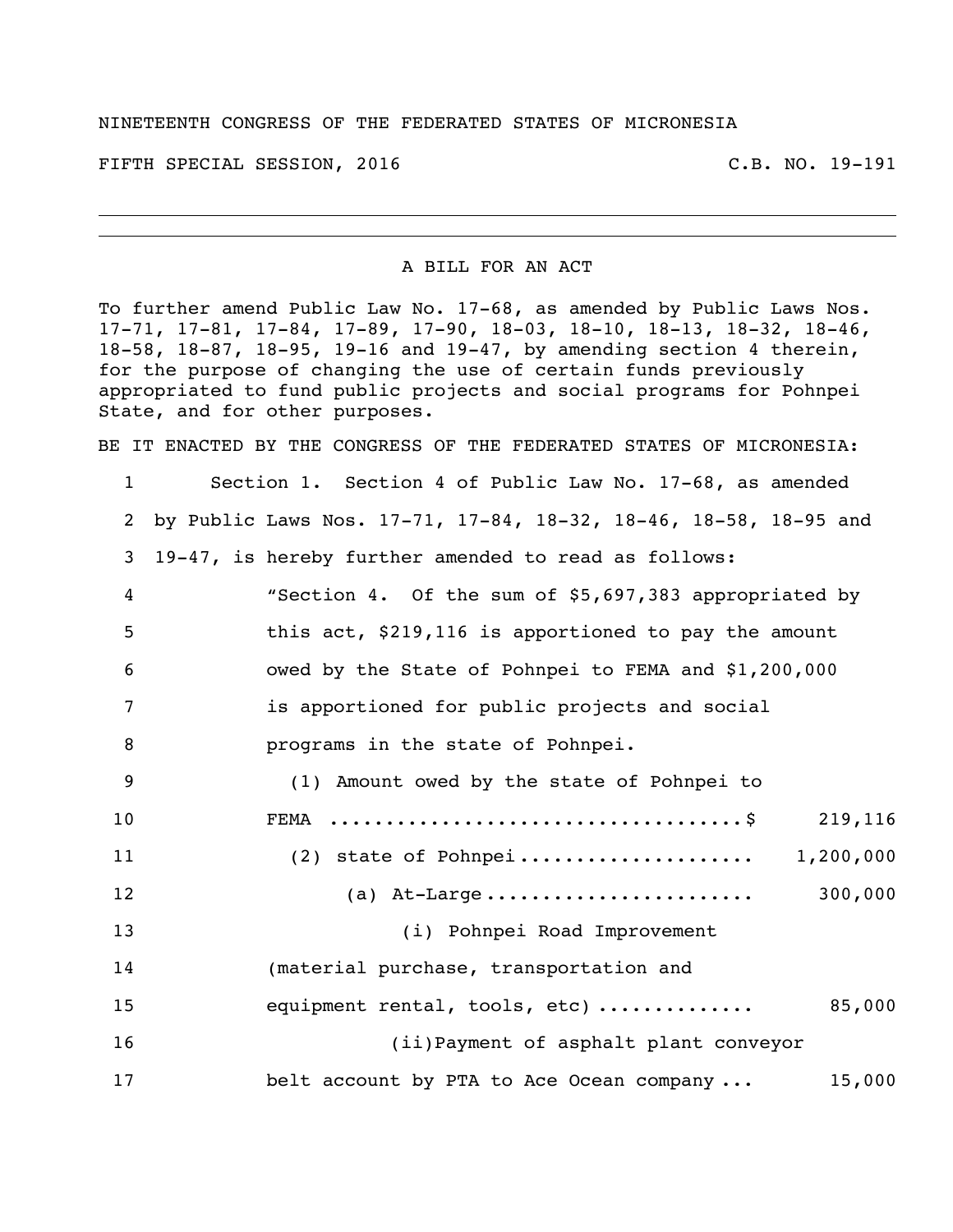C.B. NO. 19-191

| $\mathbf{1}$     | (iii) Mountain trails (labor,                         |
|------------------|-------------------------------------------------------|
| $\overline{2}$   | tools, equipment) \$<br>10,000                        |
| 3                | (iv) Waterways/channels                               |
| $\boldsymbol{4}$ | 10,000<br>improvement (labor, POL, tools, equipment). |
| 5                | (v) Pohnpei Outer Islands                             |
| 6                | transportation needs, communications,                 |
| 7                | navigational aid, including charter costs, fuel,      |
| 8                | channel clearing, boat and outdoor motor              |
| 9                | purchase<br>35,000                                    |
| 10               | 20,000<br>(vi) Aid to non-public high schools         |
| 11               | (vii) Pohnpei Sports facilities                       |
| 12               | Improvement (materials purchase, equipment            |
| 13               | rental and labor)<br>50,000                           |
| 14               | (viii) Historical sites                               |
| 15               | restoration/maintenance<br>15,000                     |
| 16               | (ix) Traditional leaders                              |
| 17               | conference and travel needs<br>20,664                 |
| 18               | (x) Civic leaders' FSM                                |
| 19               | 24,336<br>State visit                                 |
| 20               | (xi) Purchase of vehicle for U                        |
| 21               | 15,000<br>Municipal government                        |
| 22               | 300,000<br>(b) Election District No. 1                |
| 23               | (i) Road improvement-                                 |
| 24               | 35,298                                                |
| 25               | (ii) Other road improvements<br>100,000               |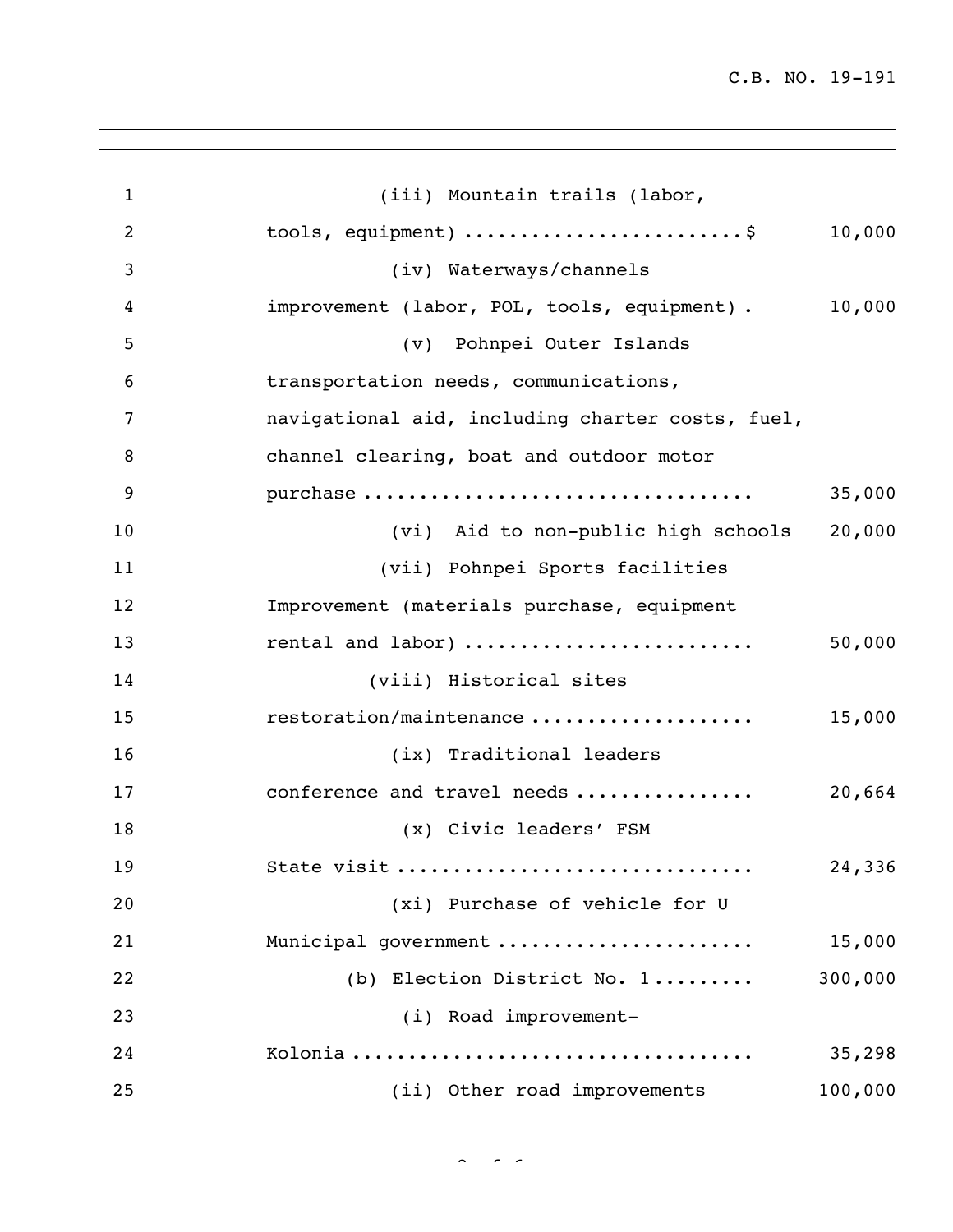C.B. NO. 19-191

| $\mathbf{1}$   | (iii) COM-FSM students'                                   |
|----------------|-----------------------------------------------------------|
| $\overline{c}$ | outstanding debt payment \$<br>22,000                     |
| 3              | 8,000<br>(iv) St. Paul school subsidy                     |
| 4              | (v) Social Security premium                               |
| 5              | contribution<br>15,000                                    |
| 6              | (vi) Classroom upgrade                                    |
| 7              | (Palikir school)<br>12,000                                |
| 8              | 10,000<br>(vii) Medical referrals (travel)                |
| 9              | (viii) Need Assessment/monitoring-                        |
| 10             | 43,000<br>Election District No. 1                         |
| 11             | (ix) Calvary Baptist classroom                            |
| 12             | completion<br>54,702                                      |
| 13             | 300,000<br>(c) Election District No. 2                    |
| 14             | 15,000<br>(i) Akahk/Enipoas road                          |
| 15             | 15,000<br>(ii) Rohi water system road                     |
| 16             | 10,000<br>(iii) Metipw/Dolopwail road                     |
| 17             | 15,000<br>(iv) Nan Woalin Poahloang road                  |
| 18             | (v) Pwoai Pwoai water system road<br>15,000               |
| 19             | (vi) Temwen/Poasihloa road paving<br>30,000               |
| 20             | (vii) Toamwaoroahlong water                               |
| 21             | system improvement<br>7,380                               |
| 22             | (viii) Sapwalapw water                                    |
| 23             | 5,000<br>system improvement                               |
| 24             | (ix) Pwok water system improvement<br>10,000              |
| 25             | Students financial assistance<br>15,000<br>$(\mathbf{x})$ |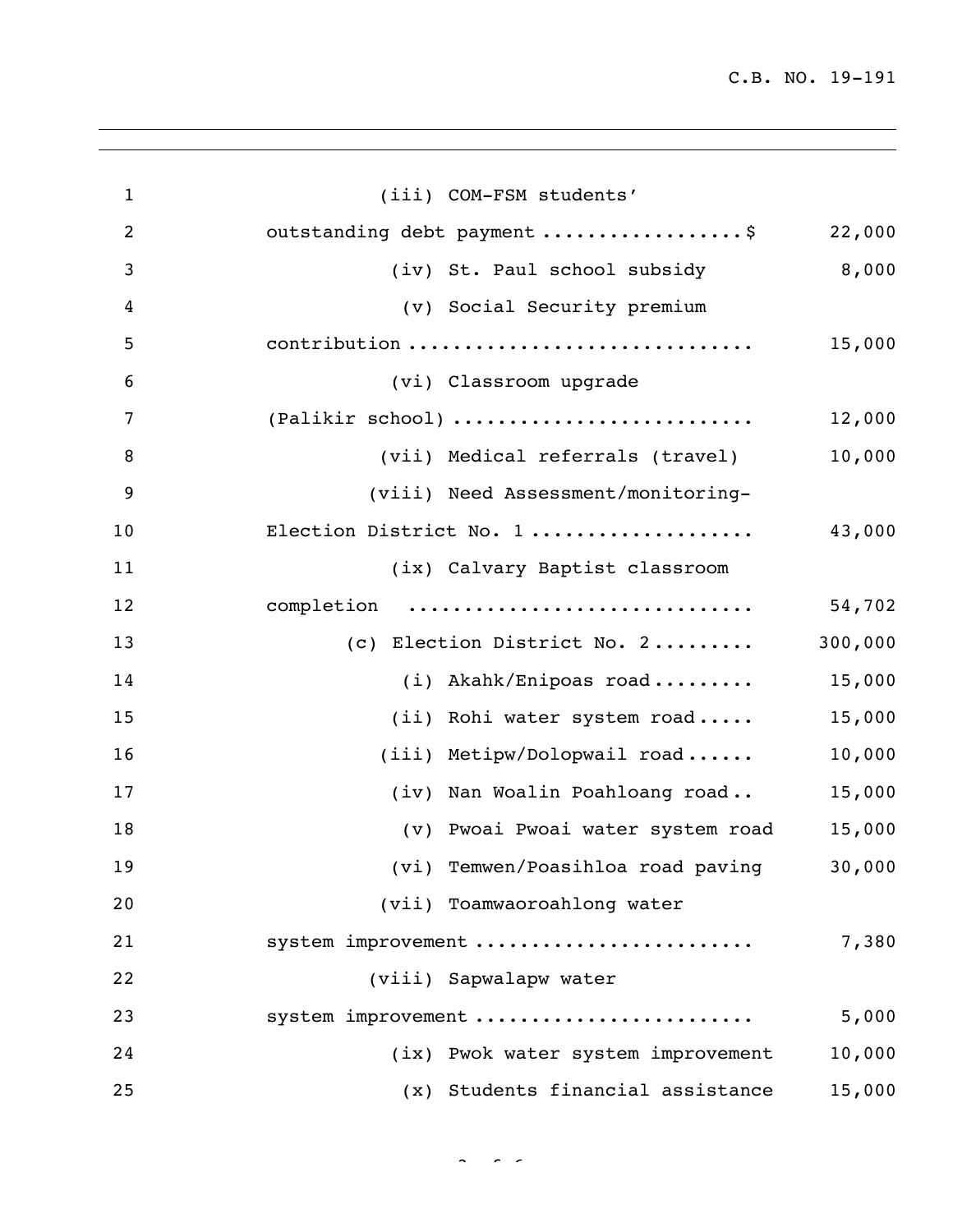|                                        | 4,300                                                                                                                                                                                    |
|----------------------------------------|------------------------------------------------------------------------------------------------------------------------------------------------------------------------------------------|
| (xii) Police Vehicle supplemental      | 8,000                                                                                                                                                                                    |
| $(xiii)$ Youth activities              | 7,500                                                                                                                                                                                    |
| (xiv) Women's activities/programs      | 7,500                                                                                                                                                                                    |
|                                        | 20,000                                                                                                                                                                                   |
| (xvi) Takaieu/Madolenihmw              |                                                                                                                                                                                          |
| Power extension                        | 20,000                                                                                                                                                                                   |
| (xvii) Coral materials                 | 7,500                                                                                                                                                                                    |
| (xviii) ED#2 subsidy (administrative   |                                                                                                                                                                                          |
|                                        | 30,000                                                                                                                                                                                   |
| (xix) Agriculture Fair                 |                                                                                                                                                                                          |
| (Madolenihmw/Kitti)                    | 5,000                                                                                                                                                                                    |
| $(xx)$ PVC materials                   | 5,000                                                                                                                                                                                    |
| (xxi) Hydraulic Trailer                |                                                                                                                                                                                          |
| mounted rig & accessories              | 15,000                                                                                                                                                                                   |
|                                        | 15,000                                                                                                                                                                                   |
| (xxiii) Speaker's office menintiensapw |                                                                                                                                                                                          |
| administrative support                 | 5,000                                                                                                                                                                                    |
| (xxiv) Meninkeder lapalap's office,    |                                                                                                                                                                                          |
| administrative support                 | 5,000                                                                                                                                                                                    |
| (xxv) Police vehicle supplement        | 5,000                                                                                                                                                                                    |
| (xxvi) Kipar, Kitti road upgrade       | 2,820                                                                                                                                                                                    |
| (d) Election District No. 3            | 300,000                                                                                                                                                                                  |
| (i) Women Associations'                |                                                                                                                                                                                          |
|                                        | (xi) High School Cooks (Madolenihmw<br>High school/Nanpei Memorial High School)  \$<br>(xv) Alekot Power extension<br>support and other current expenses)<br>$(xxii)$ Box culvert/bridge |

 $44.6 \times 10^{-4}$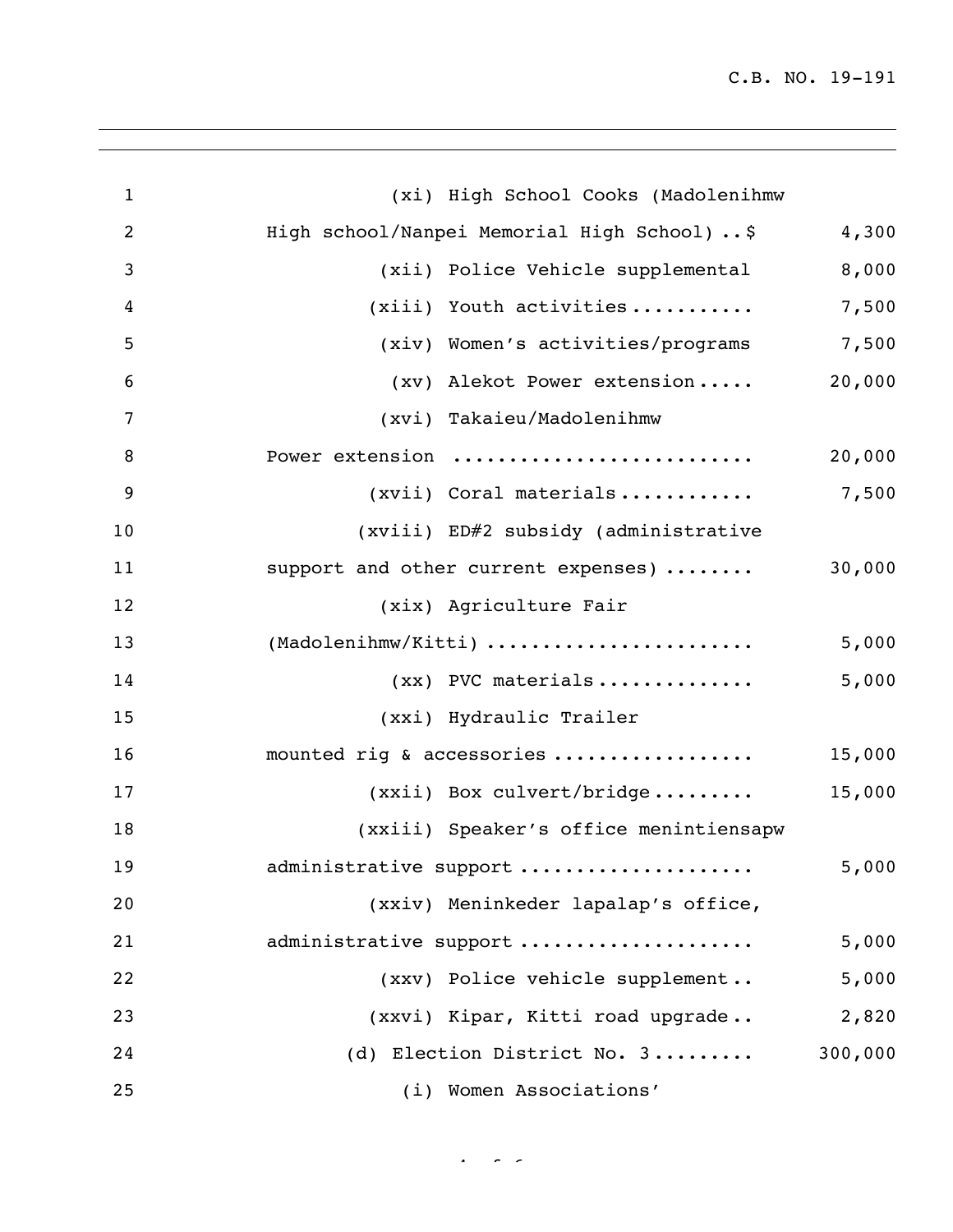C.B. NO. 19-191

| $\mathbf{1}$   | activities and equipment \$         | 15,000  |
|----------------|-------------------------------------|---------|
| 2              | (ii) Youth Associations             |         |
| 3              | activities and sporting equipment   | 15,000  |
| $\overline{4}$ | $(iii)$ ED#3 Office subsidy         | 45,000  |
| 5              | (iv) Nett Secondary road            |         |
| 6              | improvement and maintenance         | 75,000  |
| 7              | (v) Water system projects           |         |
| 8              |                                     | 25,580  |
| 9              | (vi) Youth/Community Center         | 15,000  |
| 10             | (vii) Dehpek/Takaiou students'      |         |
| 11             |                                     | 15,000  |
| 12             | (viii) Student Financial Assistance | 15,000  |
| 13             | (ix) Medical referral support       | 10,000  |
| 14             | (x) Nett, Awak, Saladak schools     |         |
| 15             | buildings improvement               | 15,000  |
| 16             | (xi) Pohnpei Senior Citizens        |         |
| 17             | Associations program/activities     | 5,000   |
| 18             | $(xii)$ Farming equipment           | 4,420   |
| 19             | (xiii) General Road improvement     |         |
| 20             | and beautification                  | 36,222  |
| 21             | (xiv) El Nino mitigation. [10,580]  | $-0-$   |
| 22             | (xv) U Municipal inauguration       |         |
| 23             | and related cost                    | 8,778'' |
| 24             |                                     |         |
| 25             |                                     |         |